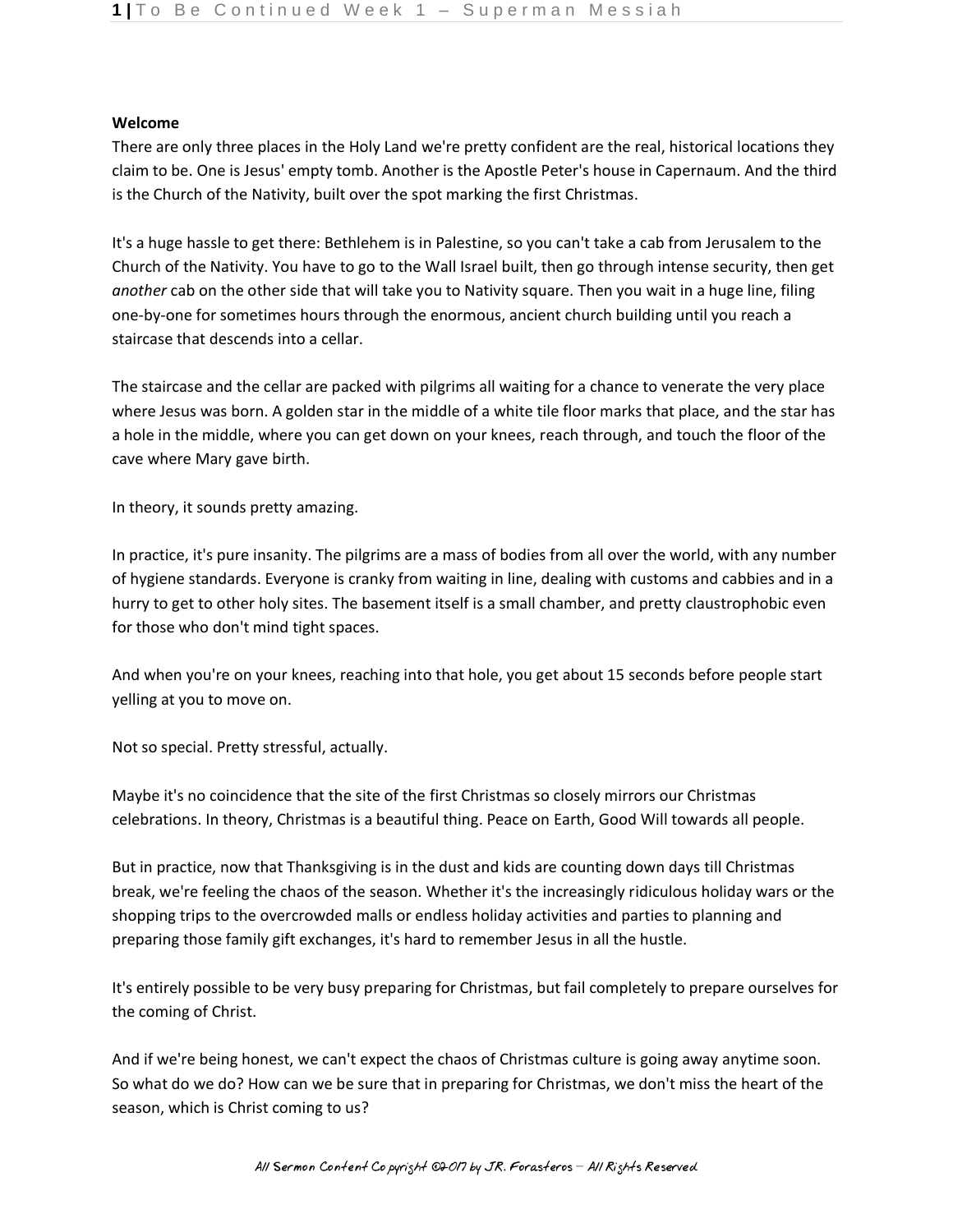We're going to talk today about how to prepare for Christ's coming today, on Christmas and every day. Because God is present with us in every chaotic moment, so we can choose to be with God, to transform not our circumstances but ourselves, such that we become God's presence this season.

## **Series**

Today is the first Sunday of Advent. It's New Year's Day for the Christian Calendar. The Church year begins that that period when God's people were waiting for the Messiah. We just finished a series on the book of Lamentations, a series in which we explored the people of God's response to a cultural devastation - the Exile.

Lamentations ended with hope: hope that tragedy was not the end, hope that God would come to God's people once again.

Then God's people waited for more than 500 years for God to come in that event we now call Christmas.

Advent is the season of the Church year where we wait with our spiritual ancestors for God to come. Advent, then, is a season of hope. It's the season where we declare that tragedy and pain are not the end, where we stand up and celebrate that what is ahead of us is life and light and hope.

Advent is the conviction not that things are okay, but that things are going to be okay. It's the insistence that though the world is dark, light is coming into the world, that the glow on the horizon is not a trick of the eye, but the dawn of a new day.

In light of that hope, our Advent series this year is called To Be Continued. We're remembering that after the Exile, Israel's story wasn't finished… it was continued in that first Christmas event.

We'll be listening to the prophets who lived after the Exile, who helped Israel learn how to hope and expect that God would return to them.

In the same way, our story is not finished either. We know that God came to us on that first Christmas, but that wasn't the end of the story. We know God will come again, to establish peace and justice once and for all. So just like our ancient ancestors, we too are waiting for God, hoping for God's return.

So we'll also listen to Jesus as he taught about his return. We'll learn what shape our hope should take so that, as we approach the Christmas celebration, we can be united with God, present as God is present in all we do this holiday season.

[Scripture Slide 1] Turn with me to Isaiah 64. This passage was written after the destruction of Jerusalem, when God's people were devastated and aching for God to return to them.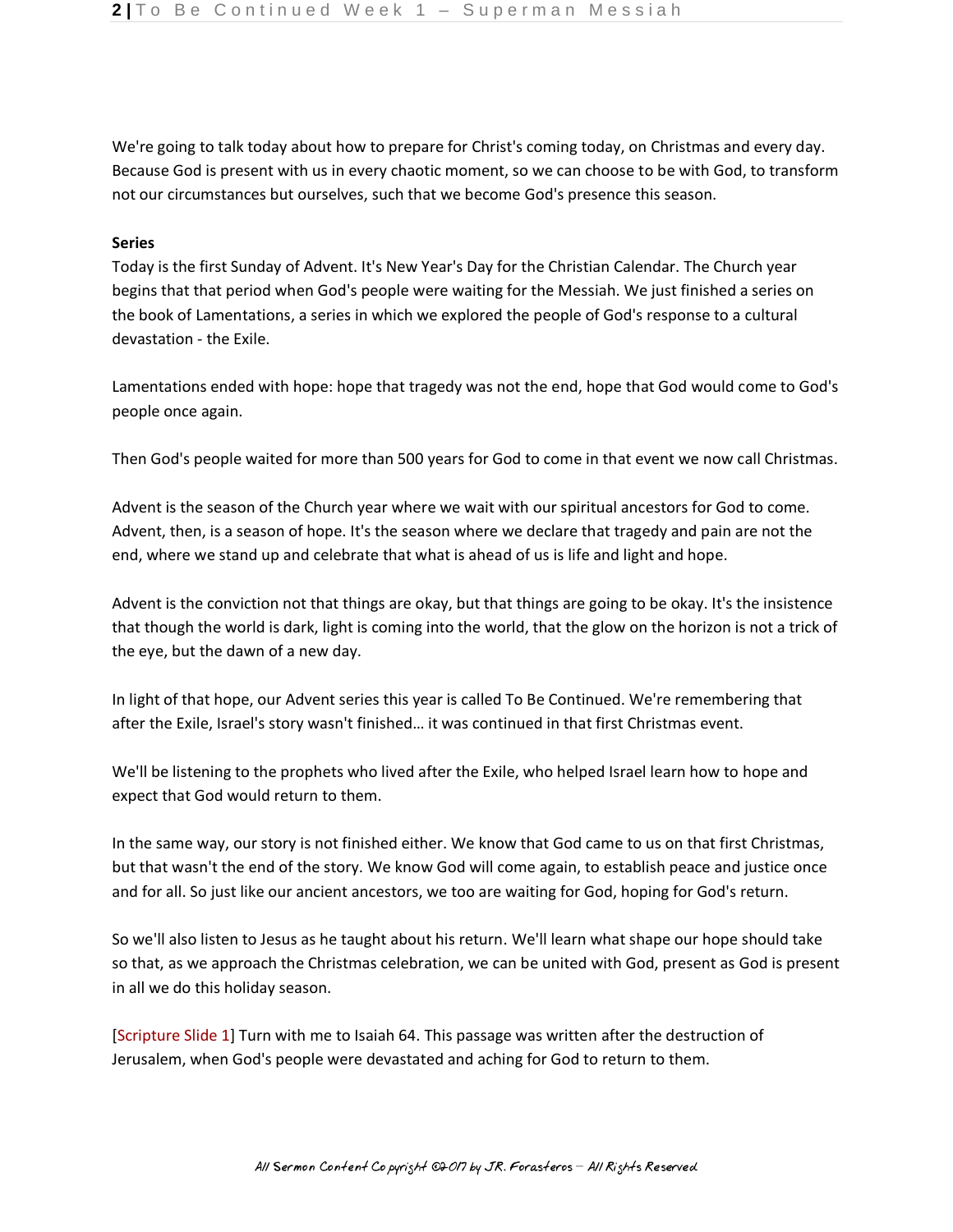They have journeyed with the prophet Jeremiah through the process of Lamentation. They know the Exile was a result of their sin. They are repentant and hopeful. Now they are hoping for God to move, to come, to rescue and restore them. Listen to their words:

Oh, that you would burst from the heavens and come down!

How the mountains would quake in your presence!

As fire causes wood to burn

and water to boil,

your coming would make the nations tremble.

Then your enemies would learn the reason for your fame!

When you came down long ago,

you did awesome deeds beyond our highest expectations.

And oh, how the mountains quaked!

For since the world began,

no ear has heard

and no eye has seen a God like you,

who works for those who wait for him!

You welcome those who gladly do good,

who follow godly ways.

But you have been very angry with us,

for we are not godly.

We are constant sinners;

how can people like us be saved?

We are all infected and impure with sin.

When we display our righteous deeds,

they are nothing but filthy rags.

Like autumn leaves, we wither and fall,

and our sins sweep us away like the wind.

Yet no one calls on your name

or pleads with you for mercy.

Therefore, you have turned away from us and turned us over to our sins. -- Isaiah 64:1-7

The prophet knows that God is absent because of their sins. But having repented of their sin, having turned back to God, the prophet cries out, "Oh that you would burst from the Heavens!"

He goes on to recount how back in the day, God did all kinds of miraculous events that made nations tremble. He's asking now for God to do that same kind of stuff again. Show up and wow us with your power and glory! Show up and save us in the most dramatic fashion possible!

This is the God-as-Superman hope. We want God to be present with us in big, showy, flashy ways. Or at least *obvious* ways.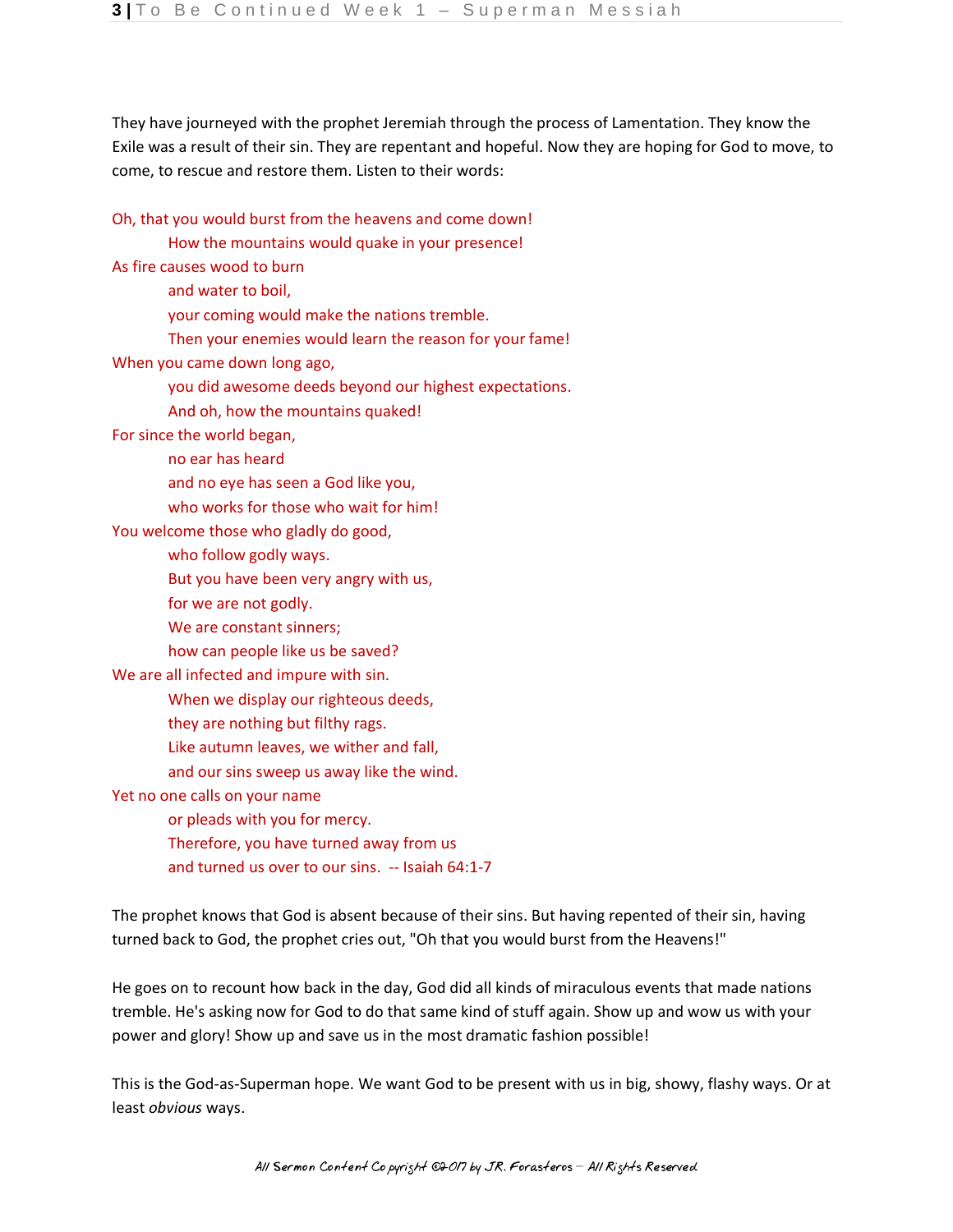We can get on board with that. Maybe this will be the year God bursts from Heaven to establish peace on Earth. Maybe God will take care of ISIS and the conflict in Syria and take care of the refugee crisis and fix immigration and heal everyone so Healthcare isn't such an issue and bring justice to all the abusers who are still in power and fix education and… you know, all that stuff it takes a superhero to do.

For those of us under the crush of holiday chaos, we're not necessarily looking for God to tear open the skies, but it would be nice for God to email us a to-do list. Here're the parties you have to go to, here're the ones to stay away from. And I took the liberty of finishing your Christmas shopping; it'll all be delivered, pre-wrapped, and set under the tree for you. And I rewired all your relatives' brains so they all agree with you and the Christmas dinner feasts will be 700% less awkward this year.

It sounds nice, doesn't it? Impossible, miraculous, but really, really nice.

Here's the problem though: we know that when God did come, it didn't happen like that. The heavens weren't split. God came as a baby, born in a backwater town to poor parents. And nearly no one even knew he'd come.

When God comes, it's nearly never this sort of 'bursting from Heaven' the prophet begged for. When God was among us in the flesh, how did he teach us to live in this world of chaos and confusion?

[Scripture Slide 2] Turn to Mark 13. This is during Holy Week, the last week of Jesus' life. His followers have arrived in Jerusalem with him expecting a new Exodus. They expect Jesus to tear open the skies, for the armies of Heaven to burst forth and conquer the Romans. They expect a Superman Messiah. And they wanted to know WHEN to expect all these things. Here's what Jesus says:

"No one knows the day or hour when these things will happen, not even the angels in heaven or the Son himself. Only the Father knows. And since you don't know when that time will come, be on guard! Stay alert!

"The coming of the Son of Man can be illustrated by the story of a man going on a long trip. When he left home, he gave each of his slaves instructions about the work they were to do, and he told the gatekeeper to watch for his return. You, too, must keep watch! For you don't know when the master of the household will return—in the evening, at midnight, before dawn, or at daybreak.

Don't let him find you sleeping when he arrives without warning. I say to you what I say to everyone: Watch for him!" -- Mark 13:32-37

Jesus says, "Yes, God is coming. That day you want will arrive. But you don't know when it will get her. The angels don't know and *even Jesus himself doesn't know*."

So what are we supposed to do?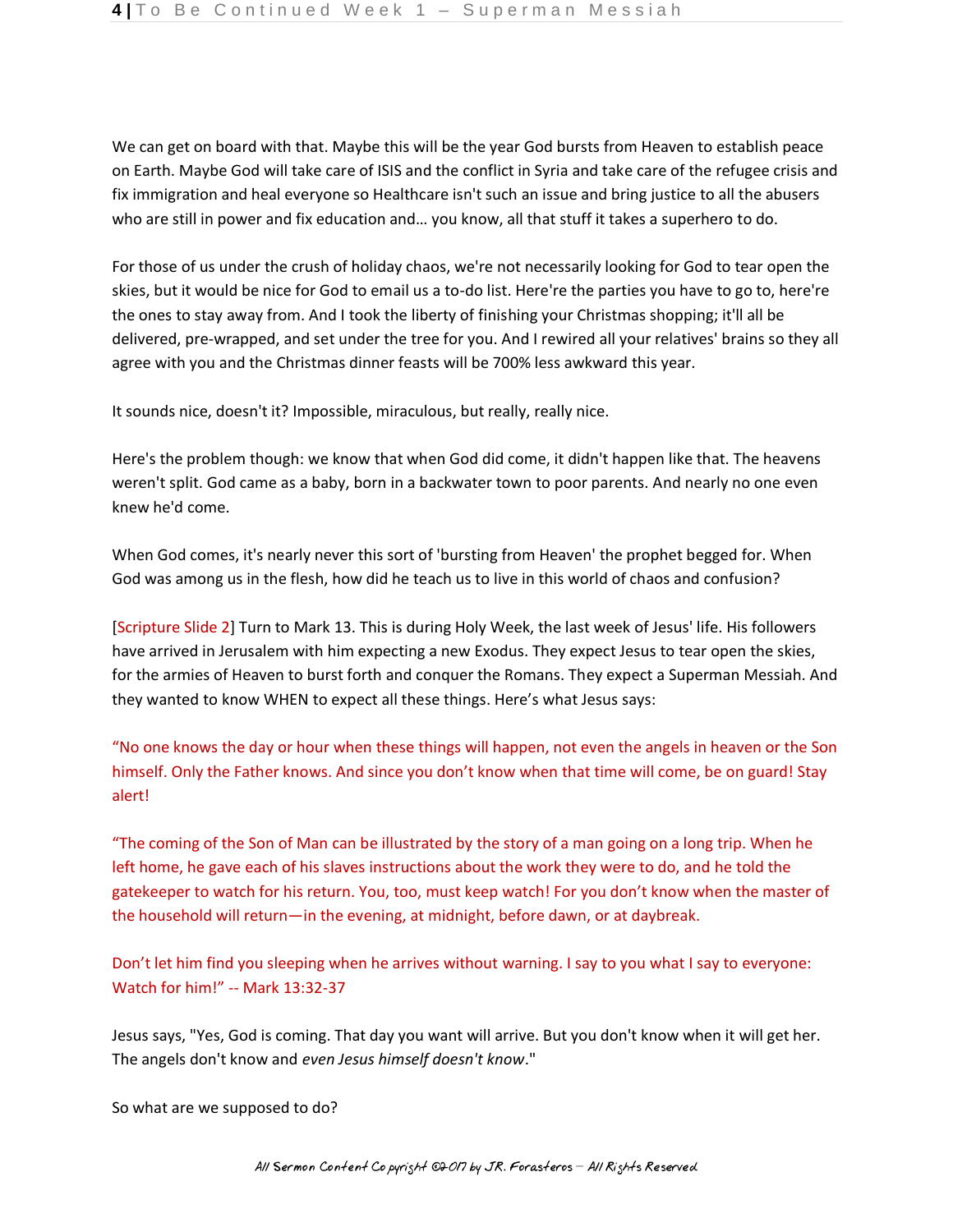Watch for him. Don't sleep. Be prepared.

You might not be getting much sleep this Christmas season, but we must remember that being busy is not the same as being prepared. We can spend so much time getting ready for Christmas that we miss Christ.

Another commentator said it like this: We've changed from a people who want to BE good to a people who want to FEEL good.

But God calls us to BE a good people. A people who embody God's way always - especially, perhaps, in the Christmas season. We can do so many things to try to feel good, to try to capture the spirit of the holidays, that we fail to BE good. We fail to be present with our families, with our friends. We fail to be God's image in our workplaces, at our holiday parties. We overlook the vulnerable.

Like hypnotism, our busyness lulls us to sleep. We end up on holiday autopilot. But Jesus challenges us to wake up, to be attentive to what's going on around us. Because, even when it feels like the sky is falling (and it always feels like it's falling for someone), even when the chaos of life is pressing in around us, God is with us, God is working.

But we miss that if we're looking to Heaven, expecting God to swoop in like Superman. So the prophet invites us to look for God not in the spectacular, but in the ordinary. He says:

And yet, O LORD, you are our Father. We are the clay, and you are the potter. We all are formed by your hand. Don't be so angry with us, LORD. Please don't remember our sins forever. Look at us, we pray, and see that we are all your people. -- Isaiah 64:8-9

God is a parent to us. God is an artist, shaping and molding us.

God is not changing our circumstances, but our character. God is molding US.

To be awake, to be alert, is to be attentive to God's work in our lives.

When I visited the Church of the Nativity in Bethlehem, I knew we weren't going to get any special treatment. I knew we'd have to endure the press of bodies, the lines. I knew I'd have only a few moments at the place where the manger once stood, where Heaven and Earth met.

So as we journeyed to Bethlehem, I prepared. I read the Christmas story from Luke (the one with the angels and shepherds). I prepared a brief prayer I would be ready to recite in that moment.